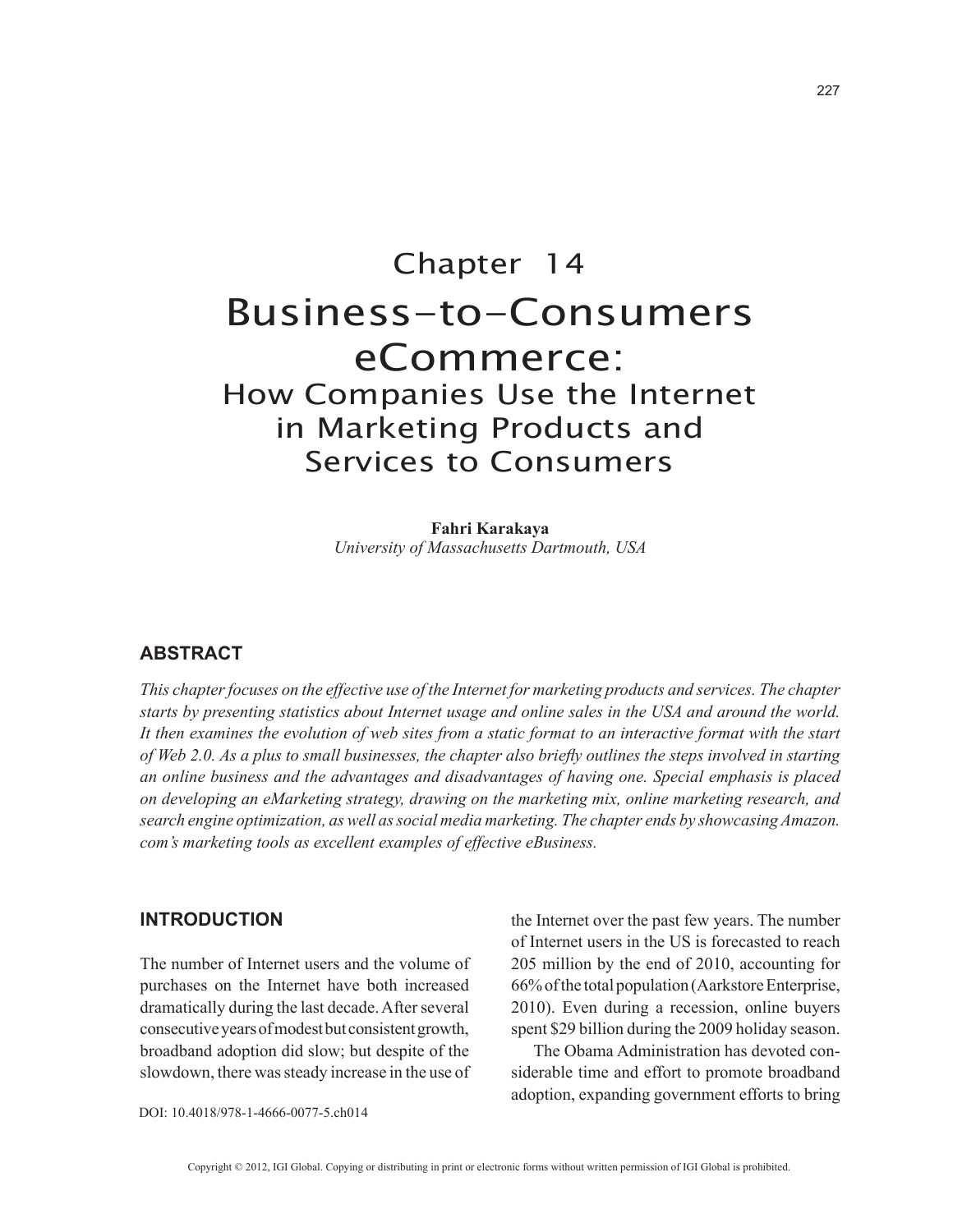broadband to non-user populations. Some \$7.2 billion of the \$787 billion federal stimulus program approved in February, 2009 was set aside for grants and mapping efforts designed to target underserved groups.

Internet World Stats (2010a) indicates that the increase is not just in the U.S., but also around the world. The Internet penetration (percentage of population using the Internet) is 77.4% in North America, compared to 58.4% in Europe, translating into an overall growth of 146% over a decade. The world average penetration rate is 28.7%, meaning Internet usage will continue to grow around the world, especially in the developing countries. In most developed countries, Internet usage is daily habit, and although the growth of the online population has slowed in the US, US Internet users spend 15.3 hours a week online.

By 2012, 217 million Americans, or 71% of the projected population, will be online (Internetworldstats.com 2010a). There is also an increase in the US use of the Mobile Web. A survey conducted by Pew Internet (www.pewinternet.org) in 2010 suggests that 59% of the US population access the Internet from a laptop or cell phone. The number of Internet users around the world is shown in Table 1 (Internetworldstats.com 2010b).

As the number of Internet users continues to grow worldwide, so do sales. The C*omScore* report (ComScore, 2010) on "State of the U.S. Online Retail Economy in Q1 2010" indicates a consistent increase in *e*Commerce dollar sales. In year 2002, total *e*Commerce sales (including travel)

*Table 1. Internet users around the world* 

| Asia                | 825 million |
|---------------------|-------------|
| Europe              | 475 million |
| North America       | 266 million |
| Latin America       | 205 million |
| Africa              | 111 million |
| Middle East         | 63 million  |
| Australia / Oceania | 21 million  |

were \$72 billion. By the end of 2009 they had increased to \$209 billion. Total retail sales for the second quarter of 2010 were estimated at \$971.4 billion, an increase of 1.1 percent  $(\pm 0.5\%)$  from the first quarter of 2010 (U.S. Department of Commerce). According to Forrester Research Inc.'s titled report "U.S. *e*Commerce Forecast: 2008 to 2012," online retail sales will reach \$204 billion in 2008, \$235.4 billion in 2009, \$267.8 billion in 2010, \$301 billion in 2011, and \$334.7 billion in 2012.

Business executives and academics expect that *e*Commerce will leave no industry or region untouched during the next decade. The rapid growth of *eCommerce* has already made it necessary for many to "unlearn" some of the basic principles that have been unique to their business practices (Hutchinson, 1997) and converted many to the new ways of doing business in the Internet age (McDonald, 1999; Pyun, et al., 2002).

Companies started to exhibit a presence on the Internet around 1991, but this presence was in the form of a static web site online that provided information, like a brochure. As the technology evolved, web sites became more dynamic and interactive. The most important development was securing online transactions. Businesses could now accept orders and payments online and then ship their products to customers. Although security of online transactions is still a concern, consumers and businesses now feel more comfortable and secure in conducting online transaction compared to ten years ago. As a result, more and more companies have opened up their web sites to customers outside of their home countries.

According to Erdem & Karakaya (2005), *e*Commerce has followed an evolutionary process that is composed of three stages. First, web sites were used to publish standardized information for all consumers when they clicked on the provided links. In the second stage, firms and consumers began to use the Internet as an outlet to actually buy and sell products and services. In the current stage, *e*Commerce has become the ultimate